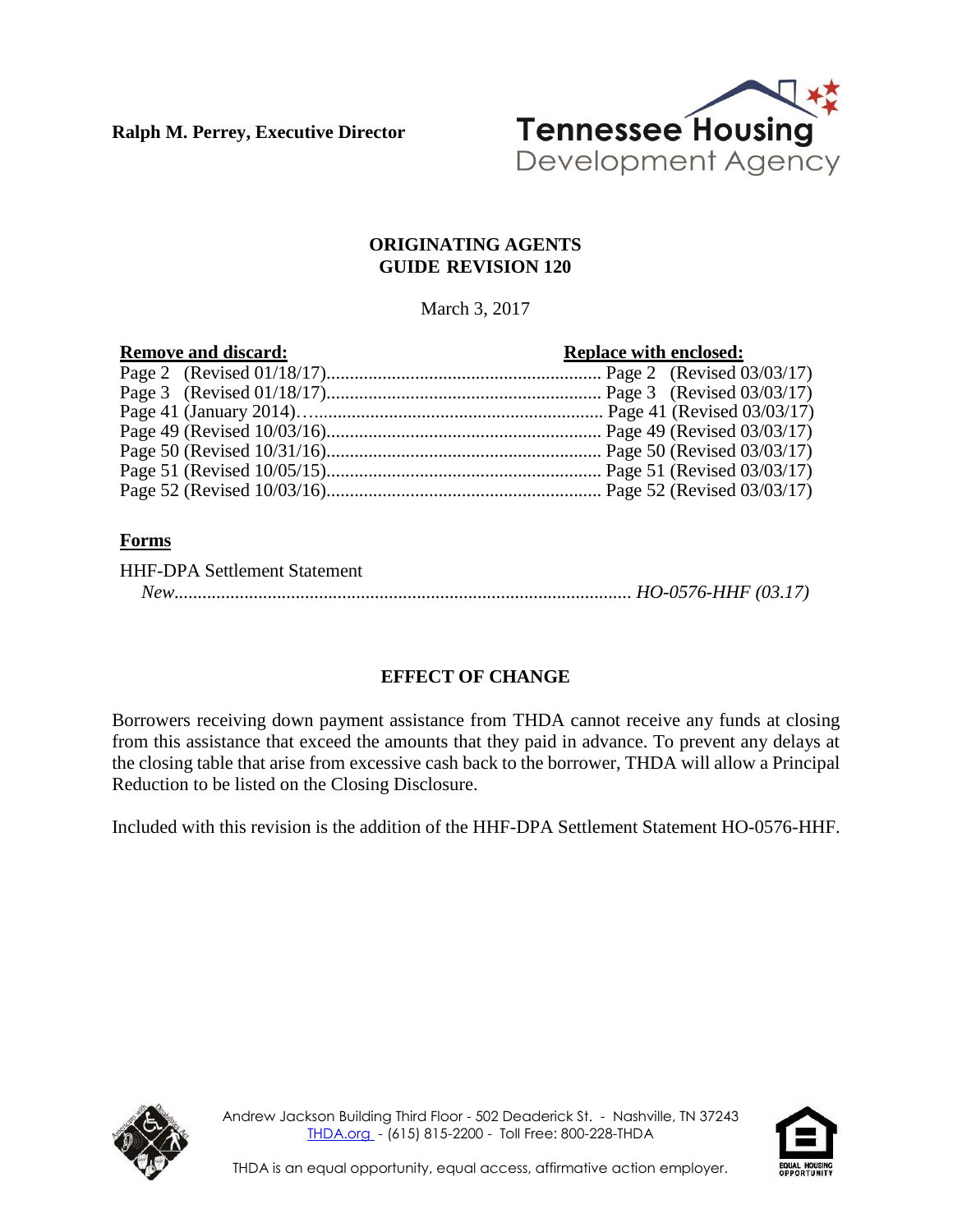

# **Originating Agents Guide**

# JANUARY 2014

Latest Revision: 03/03/17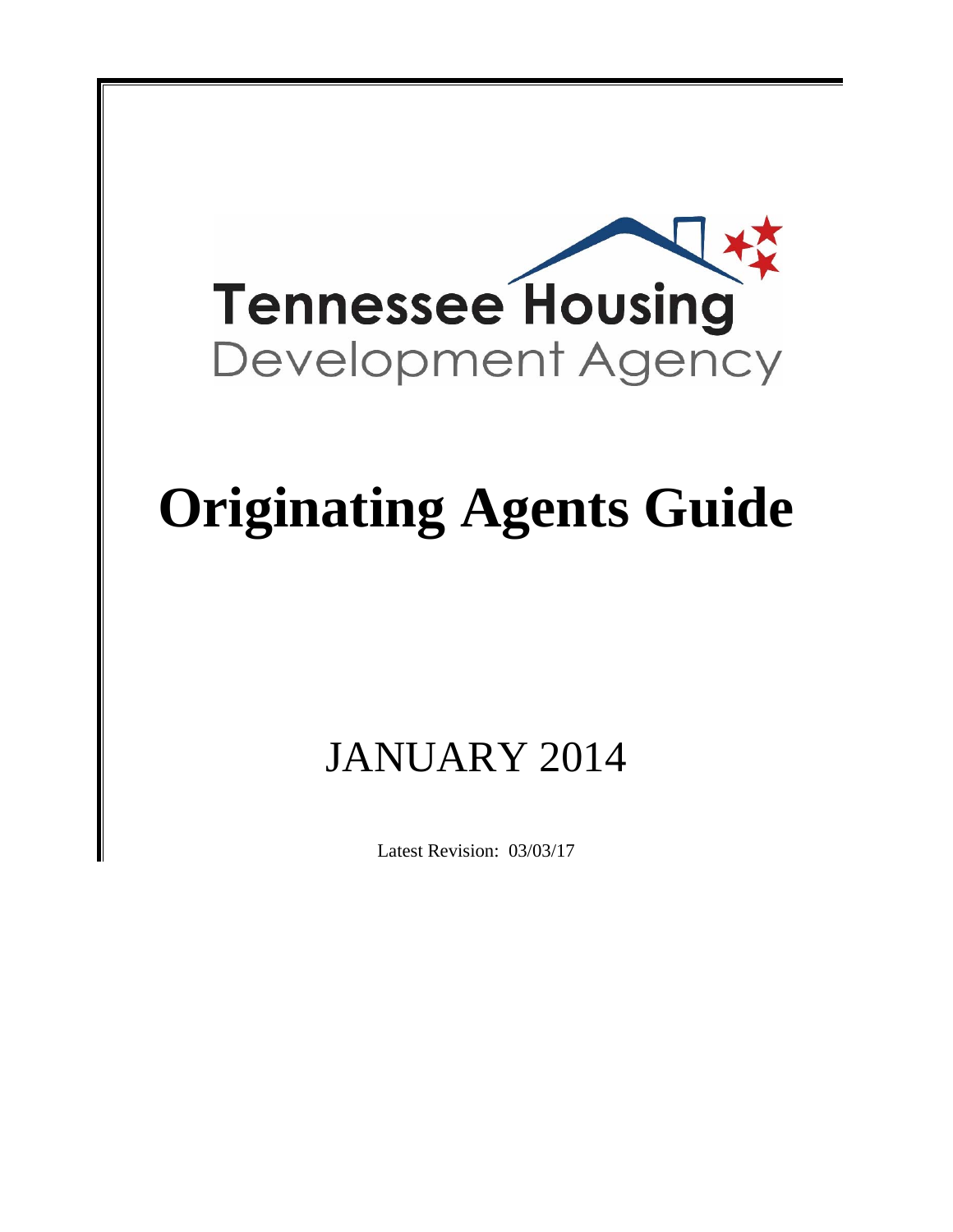| <b>Staff</b>                                                         | Telephone    | <b>Email Address</b> |
|----------------------------------------------------------------------|--------------|----------------------|
| Lindsay Hall, Chief Administrative Officer of Single Family Programs | 615-815-2080 | lhall@thda.org       |
| Rhonda Ronnow, Director of Loan Operations                           | 615-815-2111 | rronnow@thda.org     |
| Nancy Herndon, Assistant to Director of Loan Operations              | 615-815-2101 | nherndon@thda.org    |
| Rhonda Ellis, Mortgage Loan Specialist, Processing                   | 615-815-2103 | rellis@thda.org      |
| Terry Benier, Mortgage Loan Specialist, MCC Program                  | 615-815-2048 | tbenier@thda.org     |
| Pam Norris, Underwriter                                              | 615-815-2087 | pnorris@thda.org     |
| Tammy Walker, Underwriter                                            | 615-815-2091 | twalker@thda.org     |
| Lynne Walls, Underwriter                                             | 615-815-2089 | lwalls@thda.org      |
| Sandy Kist, Underwriter                                              | 615-815-2092 | skist@thda.org       |
| Chuck Pickering, Closing Manager                                     | 615-815-2086 | cpickering@thda.org  |
| Caroline Rhodes, Mortgage Loan Specialist, Closing                   | 615-815-2098 | crhodes@thda.org     |
| Debbie Couch, Mortgage Loan Specialist, Closing                      | 615-815-2096 | dcouch@thda.org      |
| Nick Lee, Mortgage Loan Specialist, Closing                          | 615-815-2083 | nlee@thda.org        |
| Justin Hodge, Mortgage Loan Specialist, Closing                      | 615-815-2084 | jhodge@thda.org      |
| Jayna Johnson, Homebuyer Education Manager                           | 615-815-2019 | jjohnson@thda.org    |
| Donna Neal, Homebuyer Education Specialist                           | 615-815-2085 | dneal@thda.org       |
| Debbie Reeves, Real Estate Industry Advisor                          | 626-815-2152 | dreeves@thda.org     |
| Darrell Robertson, Mortgage Industry Advisor                         | 615-815-2077 | drobertson@thda.org  |
| Ella Harris, Customer Account Manager                                | 615-815-2095 | eharris@thda.org     |
| Toumie Stacy, Customer Account Manager                               | 615-815-2122 | tstacy@thda.org      |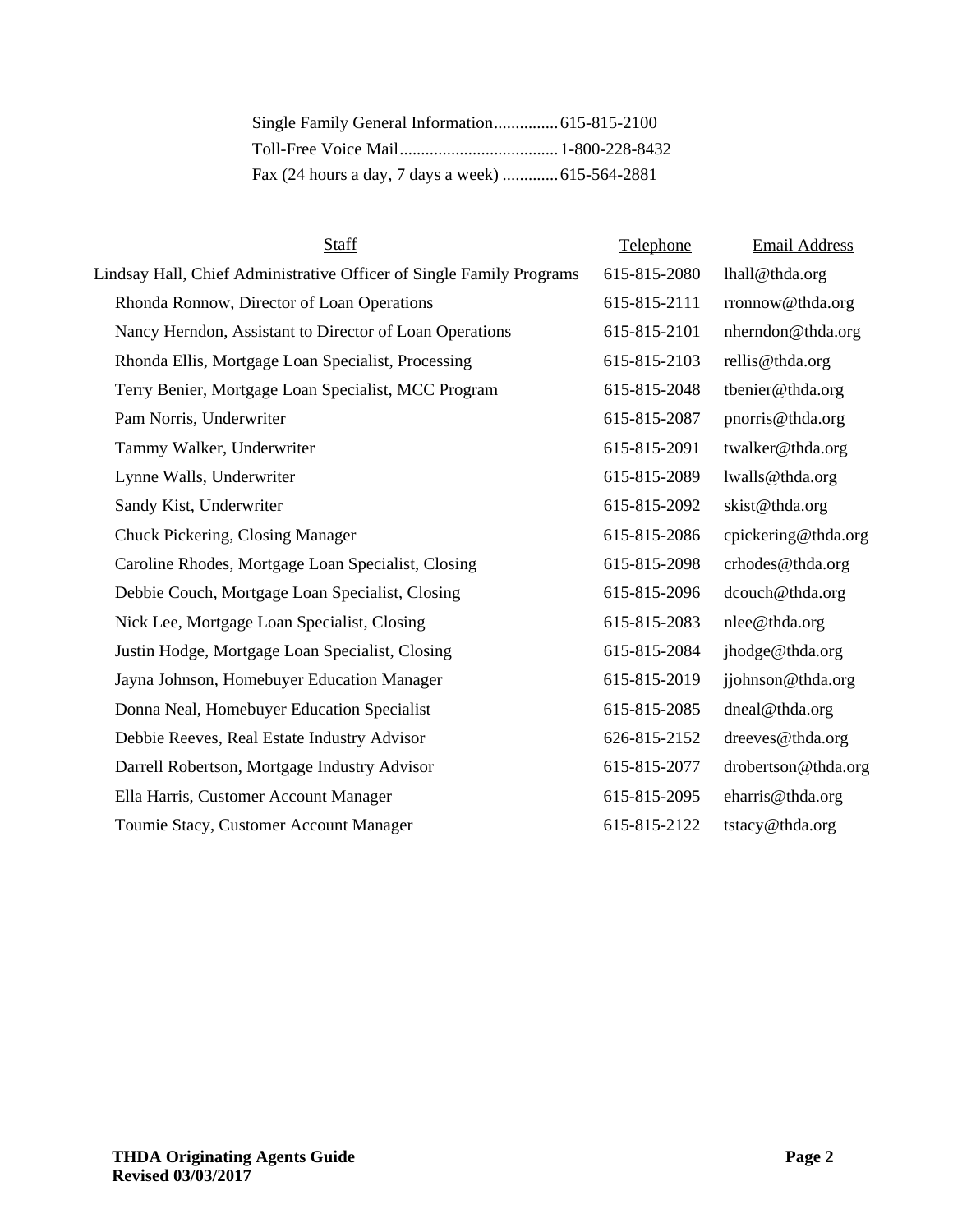#### **1.4. CURRENT THDA LOAN PROGRAMS**

#### **A. Great Choice Loan Program**

This program is designed for low and moderate income borrowers. Great Choice offers a low interest rate loan secured by a first mortgage with the option of down payment and closing cost assistance to a maximum of 5% of the purchase price at a 0% interest rate, deferred payment, forgivable second loan secured by a second deed of trust. THDA allows the following loan types: FHA, USDA, and VA at the maximum loan limits based on insurer or guarantors guidelines. THDA also allows conventional uninsured loans with a maximum loan to value of 78%.

| <b>Maximum Household Income</b>                                | Varies by county                                                                                                                                                                                                                                                           |
|----------------------------------------------------------------|----------------------------------------------------------------------------------------------------------------------------------------------------------------------------------------------------------------------------------------------------------------------------|
| <b>Maximum Acquisition Cost</b><br>(Including all incidentals) | Varies by county                                                                                                                                                                                                                                                           |
| <b>Maximum LTV</b>                                             | Subject to FHA, VA, and USDA/RD Guidelines. Conventional Loans<br>78% LTV or less.                                                                                                                                                                                         |
| <b>Interest Rate</b>                                           | 4.625% fixed rate, subject to change                                                                                                                                                                                                                                       |
| <b>Loan Term</b>                                               | 30 years                                                                                                                                                                                                                                                                   |
| <b>Loan Types</b>                                              | FHA, VA, USDA/RD, Conventional                                                                                                                                                                                                                                             |
| <b>Mortgage Insurance or Guarantee</b>                         | As required by loan type                                                                                                                                                                                                                                                   |
| <b>Buydowns</b>                                                | Not allowed                                                                                                                                                                                                                                                                |
| <b>Assumable</b>                                               | Subject to qualifying                                                                                                                                                                                                                                                      |
| <b>Pre-Payment Penalty</b>                                     | No penalty                                                                                                                                                                                                                                                                 |
| <b>Subject to Recapture</b>                                    | Yes                                                                                                                                                                                                                                                                        |
| <b>Required Reserve</b>                                        | As required by loan type                                                                                                                                                                                                                                                   |
| <b>Minimum Investment</b>                                      | As required by loan type                                                                                                                                                                                                                                                   |
| <b>Closing Costs</b>                                           | May come from borrower, seller, a gift,<br>or as required by loan type                                                                                                                                                                                                     |
| <b>Down Payment</b>                                            | As required by loan type                                                                                                                                                                                                                                                   |
| <b>First Time Homebuyer Rule</b>                               | Borrower must not have an interest in their primary residence within 36<br>months of application <b>unless</b> the property to be financed with the loan is<br>in a targeted area or the borrower meets the Veteran's exemption. (See<br>THDA website for targeted areas.) |
| <b>Homebuyer Education</b>                                     | Not required                                                                                                                                                                                                                                                               |
| <b>Origination Fee</b>                                         | Up to 2% maximum                                                                                                                                                                                                                                                           |
| <b>Discount Point</b>                                          | Up to .25                                                                                                                                                                                                                                                                  |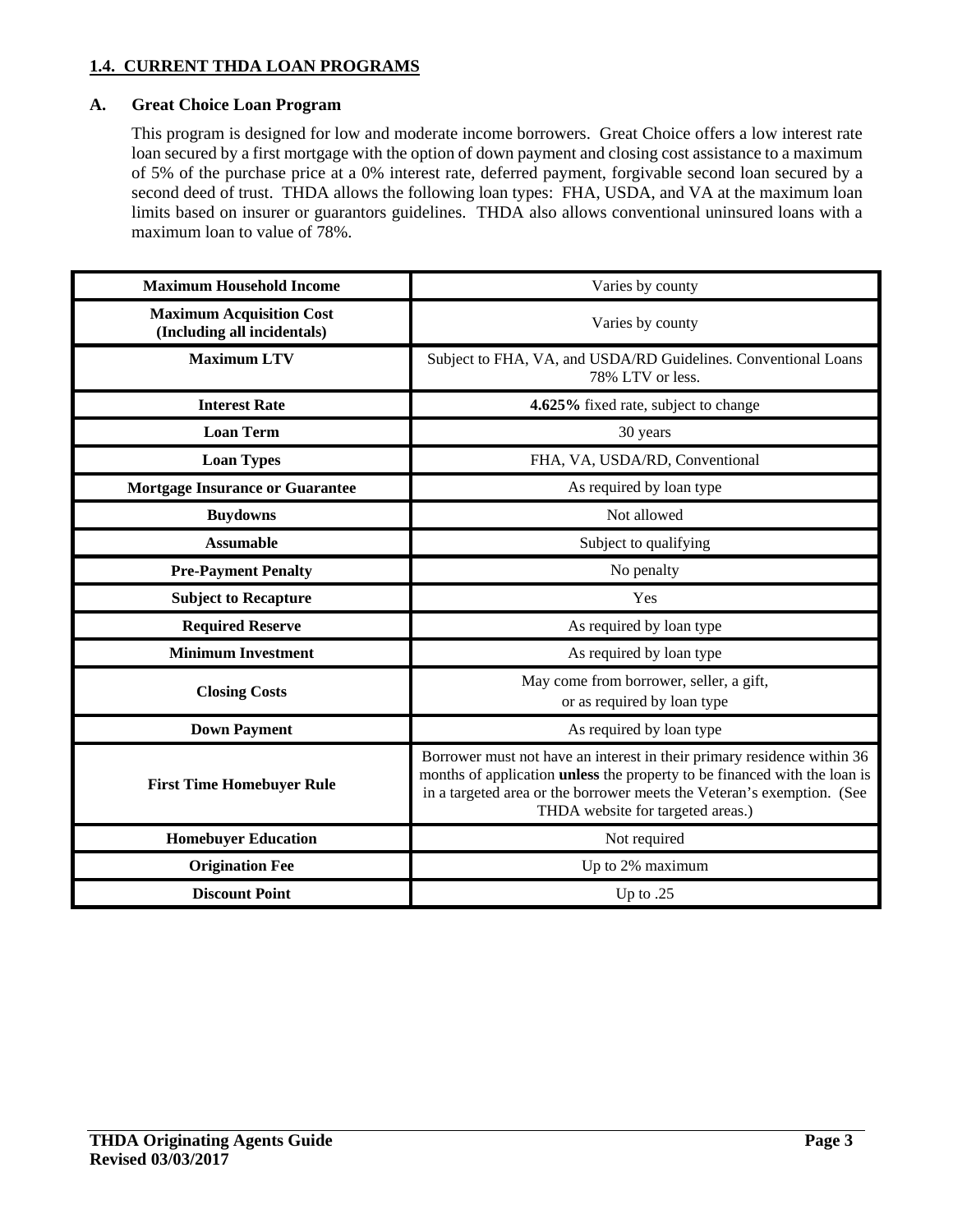#### **B. Qualifying Spouse**

Applications involving married applicants require that both spouses meet the first-time homebuyer eligibility, except in Targeted Areas or if eligible for a veteran's exemption.

A non-qualifying spouse must sign the Deed of Trust.

#### **C. Rescission**

THDA cannot fund or purchase a loan that is closed with a Three-day Right of Rescission.

#### **D. Net Funds "To Borrower"**

A borrower cannot receive any funds from the closing that exceed amounts that they paid in advance from their personal funds for earnest money, appraisal fees, credit report fees, and homebuyer education counseling. If a grant from an entity other than THDA is included in the transaction, coordinate this subject with the grant provider. Borrowers using Great Choice Plus assistance and HHF-DPA cannot receive any funds at closing from the assistance provided.

There are circumstances that arise at the closing table that cause excessive cash back to the borrower. In these situations, THDA will allow a principal reduction to cure the issue.

#### **E. Original Certificate of Title or Original Manufactured Certificate (MCO) of Origin (Manufactured Home)**

If the seller of the subject property has a mortgage on the property and the lien holder is in possession of the original title or MCO and will not release it until their loan is paid off, the original Certificate of Title with any lien noted thereon having been marked released, or Manufactured Certificate of Origin ("MCO"), in the name of the seller of the subject property or having been endorsed to the seller MUST be provided to THDA with the closing documents. If the Manufactured Home consists of more than one (1) unit, you will need to provide the title or "MCO" for each unit. THDA will not purchase the loan until we receive the original certificate of Title or original MCO.

#### **F. Affidavit of Affixation (Manufactured Home)**

An Affidavit of Affixation is required on all manufactured home loans and must be recorded as a separate document. It cannot be recorded with or attached to the Deed of Trust. THDA's Affidavit of Affixation (Form HO-0453) is to be used unless the Settlement Agent uses an Affidavit of Affixation that meets the statutory requirement of TCA Section 55-3-138.

#### **G. Warranty Deed**

A copy of the Warranty Deed (certified copy of recorded Warranty Deed if Manufactured Home) to the subject residence must be provided to THDA in the Closed Loan Submission package.

#### **7.6 CLOSING COSTS**

#### **Closing Costs and Fees a THDA Borrower May Pay**

1. The borrower may pay any and all reasonable and customary fees and costs normally charged in the market place. If THDA, in its sole discretion, determines that the borrower has been charged a fee that is exorbitant or not customarily charged in the market place, the Originating Agent will be required to refund these fees to the borrower.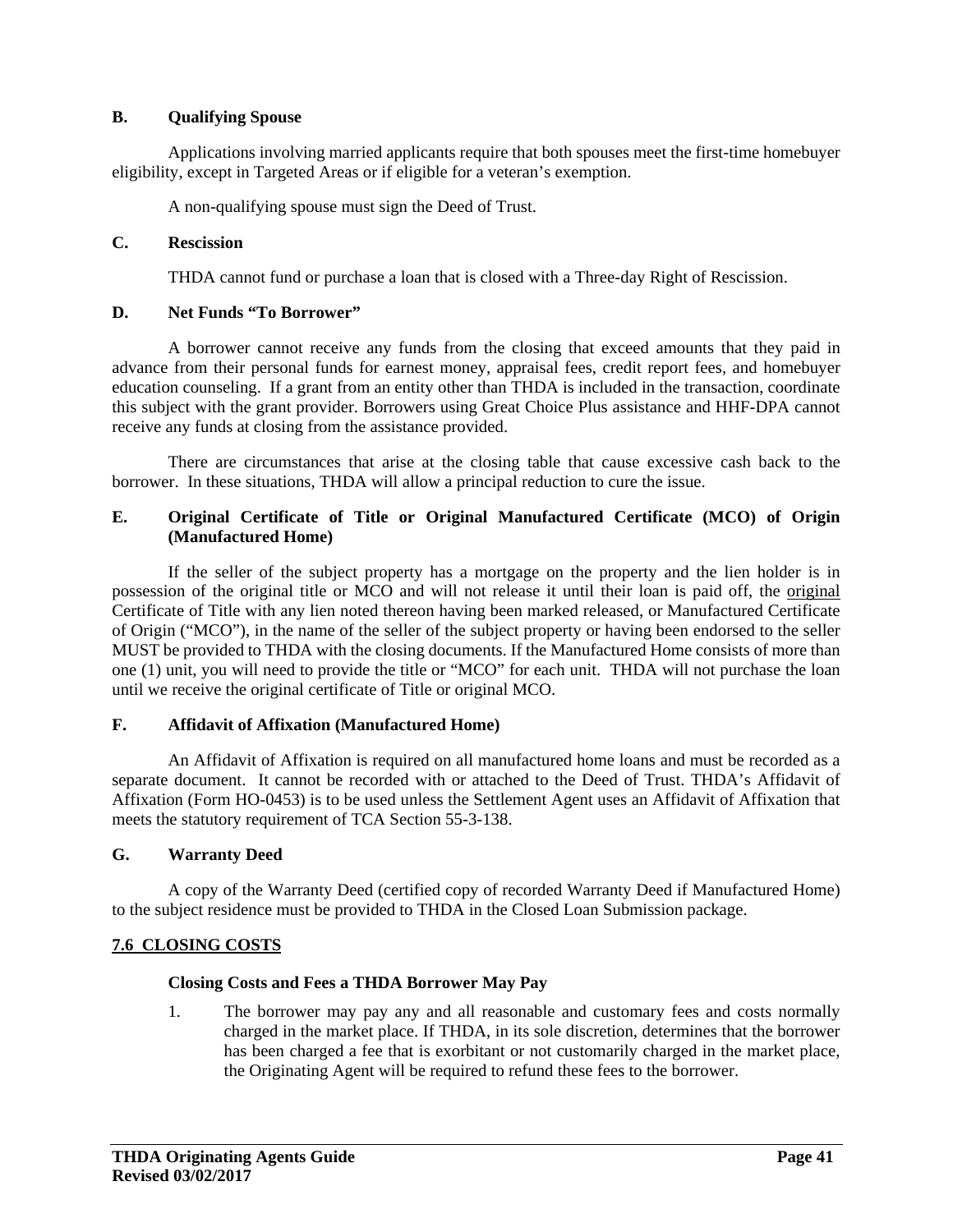#### **SECTION 9: THDA FORMS AND INSTRUCTIONS**

As a result of Tax Code requirements, THDA must require certain forms. Application files or closed loan packages that do not contain fully executed THDA forms, as required, will not be accepted by THDA. These forms must be included in THDA application files and in THDA closed loan packages as indicated in this Guide. THDA forms are in addition to the typical forms utilized in the mortgage industry. These forms are to be considered part of this Guide.

THDA forms may not be altered.

THDA forms may not be distributed to a lender who is not an Originating Agent or to any other unauthorized individual or entity.

Detailed instructions for completion of each THDA form follows in the order that they are typically encountered in the lending process:

Application Affidavit HO-0450 (03/11) Veteran Exemption Application Affidavit HO-0460 (02/07) Notice to Applicants Federal Recapture Requirements HO-0448 (09/99) Seller Affidavit HO-0451 (09/99) Buyer Profile HO-0439 (02/15) Underwriting Submission Checklist HO-0549 (02/17) Affidavit of Affixation HO-0453 (12/06) Legally Enforceable Obligation Letter HO-0476 Closed Loan Submission Checklist HO-0541 (10/15) THDA Rider HO-0440 (08/03) Request for Loan Purchase with Acknowledgement and Certification HO-0444 (10/14) Good Faith Estimate for Second Mortgage HO-0575 (10/16) Disclosure of Loan Terms for Great Choice Plus Second Mortgage Loan HO-0574 (02/17) Disclosure of Loan Terms for HHF-DPA HO-0574-HHF (03/17) Good Faith Estimate for HHF-DPA HO-0575-HHF (03/17) Program Certification for HHF-DPA HO-0580-HHF (03/17)

#### **APPLICATION AFFIDAVIT HO-0450 (03/11)**

#### **VETERAN EXEMPTION APPLICATION AFFIDAVIT HO-0460 (02/07) (If Applicable)**

The Application Affidavit or Veteran Exemption Application Affidavit (if applicable Application Affidavit must be executed by each applicant and non-qualifying spouse. The household income figure to be provided in item #4 is the maximum allowable income for the size of the applicant's household and location of property. The acquisition cost figure for Great Choice is to be provided in item #5 is the maximum THDA acquisition cost for the county in which the property is located. The original Application Affidavit or Veteran Exemption Application Affidavit is required by THDA. All changes or whiteouts must be initialed by the Applicant(s).

Each Application Affidavit or Veteran Exemption Application Affidavit, must be executed and notarized within the State of Tennessee; however, in rare circumstances, an Application Affidavit or Veteran Exemption Application Affidavit may be executed and notarized outside the State of Tennessee, such as when a person is a member of the armed forces, is stationed outside the state and is unable to be present while the application is being processed.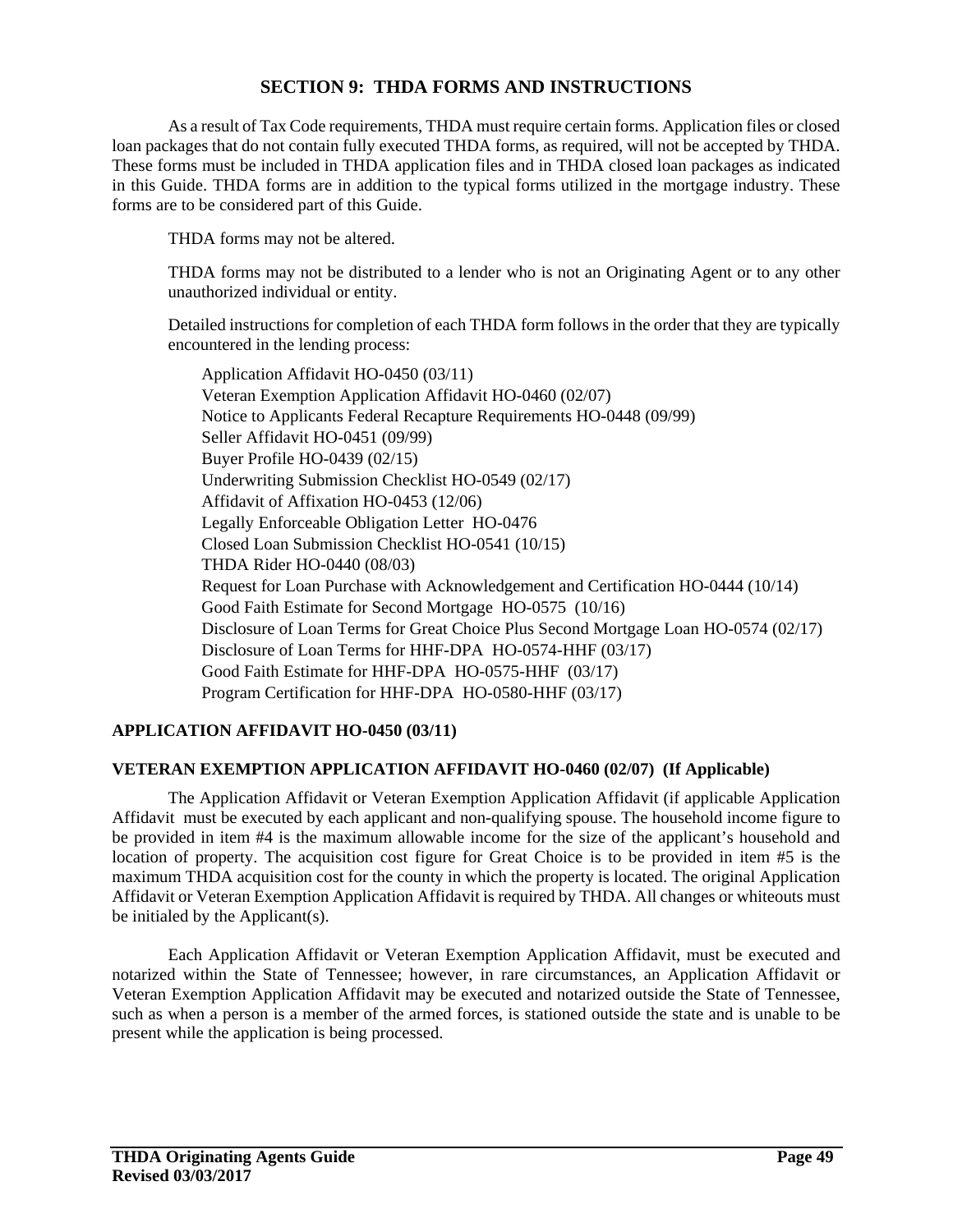#### **NOTICE TO APPLICANTS FEDERAL RECAPTURE REQUIREMENTS HO-0448 (09/99)**

This form is mandatory for all THDA loan applications. The Applicant and all Co-Applicants must sign and date the form at the time of application. Provide a copy to the Applicant. Enclose the original signed and dated form in the application file when submitted for THDA underwriting.

#### **SELLER AFFIDAVIT HO-0451 (09/99)**

The seller of the property must complete a Seller Affidavit for each application file submitted to THDA. The Seller Affidavit is to assist in determining whether the purchase of the property involves more than the purchase price specified in the sales contract.

The seller must sign and date the Seller Affadavit, and it must be notarized. Enclose the original Seller Affidavit in the application file when submitting for THDA underwriting. In the absence of the original Affidavit at the time of loan approval, a prior to closing contingency will be THDA receipt of the original.

#### **BUYER PROFILE HO-0439 (02/15)**

This form is critical to facilitate accurate reports by THDA. Complete this form accurately and completely and enclose it with the application file when submitted for THDA underwriting.

#### **UNDERWRITING SUBMISSION CHECKLIST HO-0549 (02/17)**

Use this form as a cover sheet for all application files submitted to THDA.

Follow the checklist closely and complete all information. Items omitted may cause the application file to be returned for completion and resubmission. Do not change the size of this form.

The checklist has five main sections:

- 1. General Information.
- 2. THDA Program Eligibility. Must include original documents, notarized as indicated.
- 3. Great Choice Plus Loans/Downpayment/Closing Cost Assistance. Must be documented as indicated, if applicable.
- 4. Credit Package. Must include documentation, as indicated.

Originating Agent Information: Provide complete information, including the Originating Agent's four-digit O. A. Number as assigned by THDA. An omitted or incorrect Originating Agent number and omitted or incorrect branch address are the primary causes of misdirected commitments and misdirected funding checks.

Primary Applicant: Include primary Applicant's name as it will appear on all documents. It must be accurate and consistent.

Property Address: Must be accurate and consistent on all documents.

Submission Purpose: As indicated, this form may be used for purposes in addition to the initial submission of an application file.

Program Type: Indicate the desired THDA loan program.

Loan Type: Indicate whether the loan type is FHA, VA, Conventional or USDA/RD.

Property Type: Indicate the correct property type. Check the appropriate block to indicate a residence that is a single family detached or a condominium. Check "Other" and indicate in the blank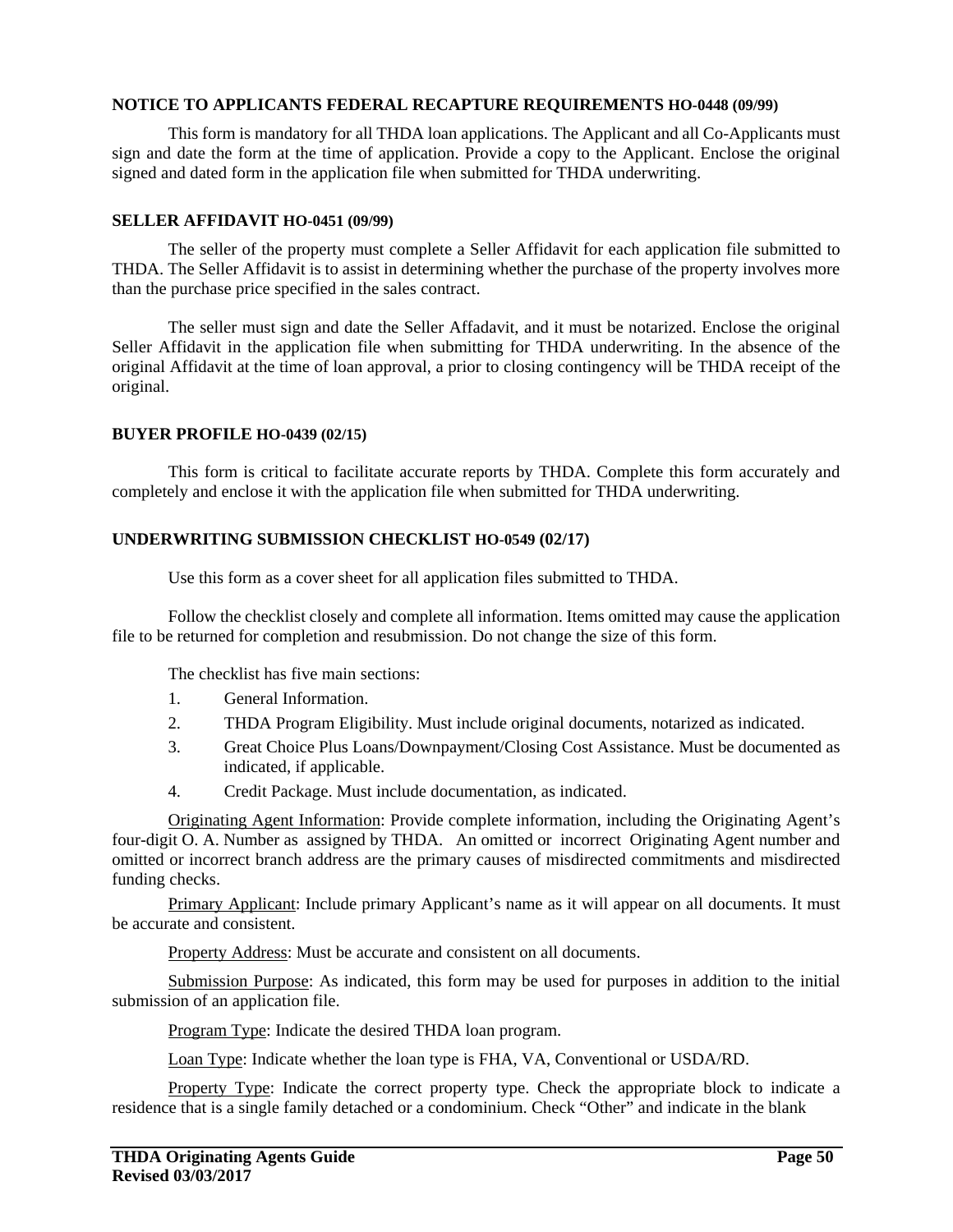provided if the residence is a 2, 3 or 4 family home, or is a PUD, townhouse, zero lot line, modular or manufactured home.

#### THDA Program Eligibility/Credit Package

A check mark, an "X" or "N/A" must be indicated for each document listed on the form. Refer to Section 6.2 for additional information.

An Originating Agent staff member's signature, printed or typed name and telephone number must appear at the bottom of the checklist. Without this information, the file is considered incomplete. In addition, if this information is omitted, THDA does not know who to call if questions arise.

#### **AFFIDAVIT OF AFFIXATION HO-0453 (12/06)**

An original Affidavit of Affixation is required on all manufactured home loans and must be recorded as a separate document. It cannot be recorded with or attached to the Deed of Trust for recordation.

#### **LEGALLY ENFORCEABLE OBLIGATION LETTER HO-0476**

For any Great Choice loans insured by FHA/HUD the Originating Agent will receive a Legally Enforceable Obligation Letter (LEOL) attached to the THDA Loan Commitment. HUD/FHA requires that THDA provide a Legally Enforceable Obliation Letter when THDA has agreed to provide DPA funds in the form of the Great Choice Plus loan. The Borrower(s) is to sign the LEOL at closing and a copy of the executed LEOL must be sent back to THDA with the initial closing submission package in order for THDA to purchase the Great choice Plus loan.

The Originating Agent is to retain the original LEOL in their loan file to accompany the FHA insurance application associated with the first mortgage.

#### **CLOSED LOAN SUBMISSION CHECKLIST HO-0541 (10/15)**

Use this form when submitting all closed loan files to THDA, regardless of the source of funding. This form can also be used as a checklist for submission of follow-up documentation. Complete all items on this form. Do not change the size of this form.

#### **THDA RIDER HO-0440 (08/03)**

The THDA Rider must be completed, executed, attached to and recorded with the deed of trust for all THDA first mortgage loans, regardless of loan type. The THDA Rider must be signed by all Borrowers who are required to sign the first deed of trust and recorded with the deed of trust.

#### **REQUEST FOR LOAN PURCHASE WITH ACKNOWLEDGEMENT AND CERTIFICATION HO-0444 (10/14)**

All loans closed by the Purchase Method must be accompanied by an executed Request For Loan Purchase with Acknowledgement and Certification when delivered to THDA. By submitting a loan file for purchase by THDA, each Originating Agent is deemed to affirm the Acknowledgement and Certification appearing on the master form of the Request For Loan Purchase with Acknowledgement and Certification with respect to each loan file submitted regardless of whether the Acknowledgement and Certification is included with the form submitted with a particular loan file.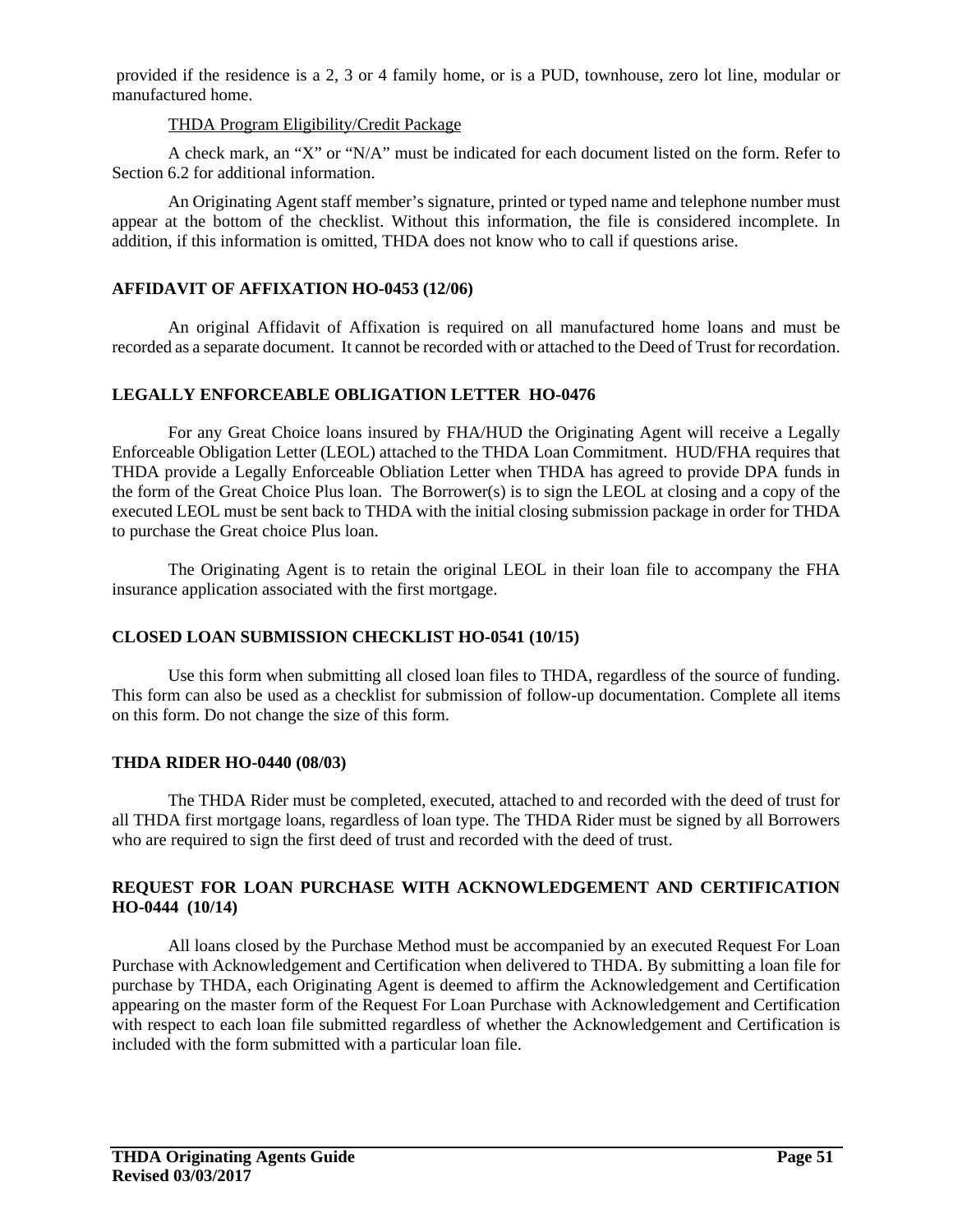*Provide all information indicated. Check the appropriate box indicating whether the loan file is* complete in all respects or not. Sign and date where indicated, print name and title, and provide telephone number. Omitted information may cause the loan file to be returned to the Originating Agent.

#### **GOOD FAITH ESTIMATE FOR SECOND MORTGAGE HO-0575 (10/16)**

This form must be provided to the borrower by the originating agent before settlement. Recording fees are the only allowable fees.

#### **DISCLOSURE OF LOAN TERMS FOR GREAT CHOICE PLUS SECOND MORTGAGE LOAN HO-0574 (03/03/17)**

This disclosure is required to be presented to the Borrower by the Originating Agent before settlement. This disclosure meets the exemption requirements under Secretary of HUD's special notice "Exemptions from Coverage Under Sections 4 and 5 of RESPA for Certain Subordinate Loans Provided by Assistance Programs for Low to Moderate Income People" dated October, 2010. This disclosure is required if a LE/CD is not provided on the subordinate second mortgage loan.

#### **DISCLOSURE OF LOAN TERMS FOR HHF-DPA HO-0574-HHF (03/03/17)**

This disclosure is required to be presented to the Borrower by the Originating Agent before settlement. This disclosure meets the exemption requirements under Secretary of HUD's special notice "Exemptions from Coverage Under Sections 4 and 5 of RESPA for Certain Subordinate Loans Provided by Assistance Programs for Low to Moderate Income People" dated October, 2010. This disclosure is required if a LE/CD is not provided on the subordinate second mortgage loan.

#### **GOOD FAITH ESTIMATE FOR HHF-DPA HO-0575-HHF (03/17)**

This form must be provided to the borrower by the originating agent before settlement. Recording fees are the only allowable fees.

#### **PROGRAM CERTIFICATION FOR HHF-DPA HO-0580-HHF (03/17)**

This disclosure is required by the Department of Treasury on all HHF-DPA loans.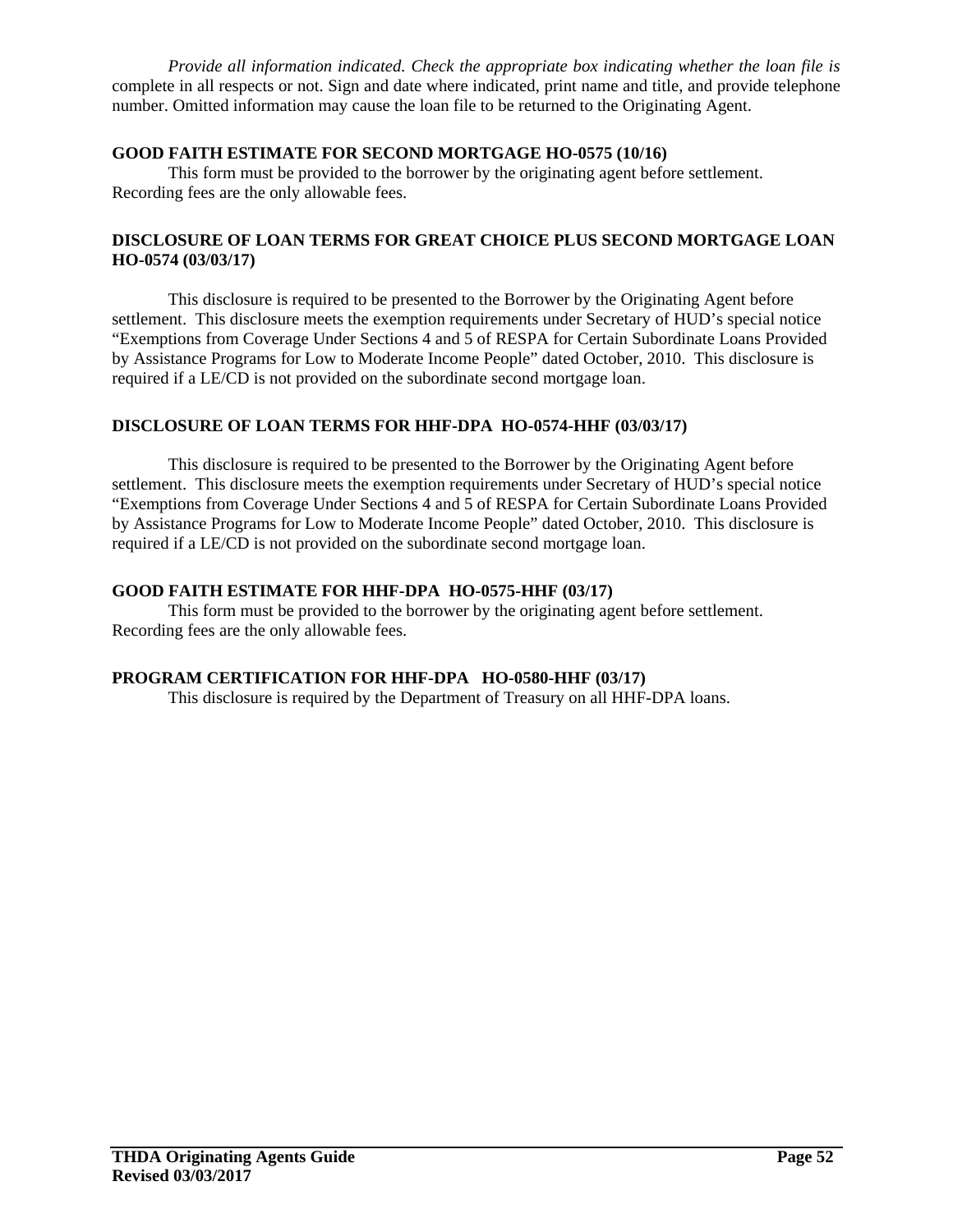#### **HHF-DPA SETTLEMENT STATEMENT**

#### **Closing Disclosure for Hardest Hit Fund DPA Loan**

| Note: This form is furnished to give you a statement of actual settlement costs. Amounts paid to and by the settlement agent are shown. Items |
|-----------------------------------------------------------------------------------------------------------------------------------------------|
| marked "POC" were paid outside the closing and are shown here for informational purposes and are not included in the totals.                  |

#### **Name and Address of Borrower(s): Lender:**

Tennessee Housing Development Agency \_\_\_\_\_\_\_\_\_\_\_\_\_\_\_\_\_\_\_\_\_\_\_\_\_\_\_\_\_\_\_\_\_\_\_\_\_\_\_\_\_\_\_\_\_\_\_\_\_\_\_\_\_\_ 502 Deaderick St., Third Floor Nashville, TN 37243 \_\_\_\_\_\_\_\_\_\_\_\_\_\_\_\_\_\_\_\_\_\_\_\_\_\_\_\_\_\_\_\_\_\_\_\_\_\_\_\_\_\_\_\_\_\_\_\_\_\_\_\_\_\_ (615) 815-2100

\_\_\_\_\_\_\_\_\_\_\_\_\_\_\_\_\_\_\_\_\_\_\_\_\_\_\_\_\_\_\_\_\_\_\_\_\_\_\_ **Settlement Date:** \_\_\_\_\_\_\_\_\_\_\_\_\_\_\_\_\_\_\_

| <b>Summary of Borrower's Transaction</b>         |         |
|--------------------------------------------------|---------|
| 100. Gross Amount Due from Borrower              |         |
| 101. Contract sales price                        |         |
| 102. Personal Property                           |         |
| 103. Settlement Charges to Borrower              |         |
| 120. Gross Amount Due From Borrower              |         |
| 200. Amounts Paid by or in Behalf of Borrower    |         |
| 201. Deposit or earnest money                    |         |
| 202. Principal amount of new loan                |         |
| 203. Existing loan(s) taken subject to           |         |
| 204. THDA Grant                                  | \$50.00 |
| 220. Total Paid by/for Borrower                  |         |
| 300. Cash at Settlement from/to Borrower         |         |
| 301. Gross amount due from Borrower (Line120)    |         |
| 302. Less amount paid by/for Borrower (Line 220) |         |
| 303. Cash To Borrower For DPA on 1st Mtg         |         |

**Property Location**: \_\_\_\_\_\_\_\_\_\_\_\_\_\_\_\_\_\_\_\_\_\_\_\_\_\_\_\_\_\_\_\_\_\_\_\_\_\_\_

| <b>Settlement Charges</b>                   |  |
|---------------------------------------------|--|
| 800. Items Payable in Connection with Loan  |  |
| 801. Loan Origination                       |  |
| 802. Loan Discount                          |  |
| 803. Appraisal                              |  |
| 804. Credit Report                          |  |
| 805. Lender's Inspection                    |  |
| 808. Mortgage Broker Fee                    |  |
| 809. Tax Related Service Fee                |  |
| 810. Processing Fee                         |  |
| 811. Underwriting Fee                       |  |
| 812. Wire Transfer Fee                      |  |
| 1100. Title Charges                         |  |
| 1101. Closing or Escrow Fee                 |  |
| 1105. Doc Preparation Fee                   |  |
| 1106. Notary Fees                           |  |
| 1107. Attorney Fees                         |  |
| 1108. Title Insurance                       |  |
| 1200. Government Recording and Transfer     |  |
| 1201. Recording Fees To Register of Deeds   |  |
| 1202.Deed \$<br>Mortgage \$                 |  |
| 1203. Transfer taxes                        |  |
| 1204. City/County tax/Stamps                |  |
| 1205. State tax/stamps                      |  |
| 1300. Additional Settlement Charges         |  |
| 1302. Pest Inspection                       |  |
| 1304. Homebuyer Education \$250 POC by THDA |  |
| 1400. Total Settlement Charges              |  |

The undersigned hereby acknowledges receipt of a completed copy of this statement.

 $\overline{\phantom{a}}$  , and the contribution of the contribution of the contribution of the contribution of the contribution of the contribution of the contribution of the contribution of the contribution of the contribution of the